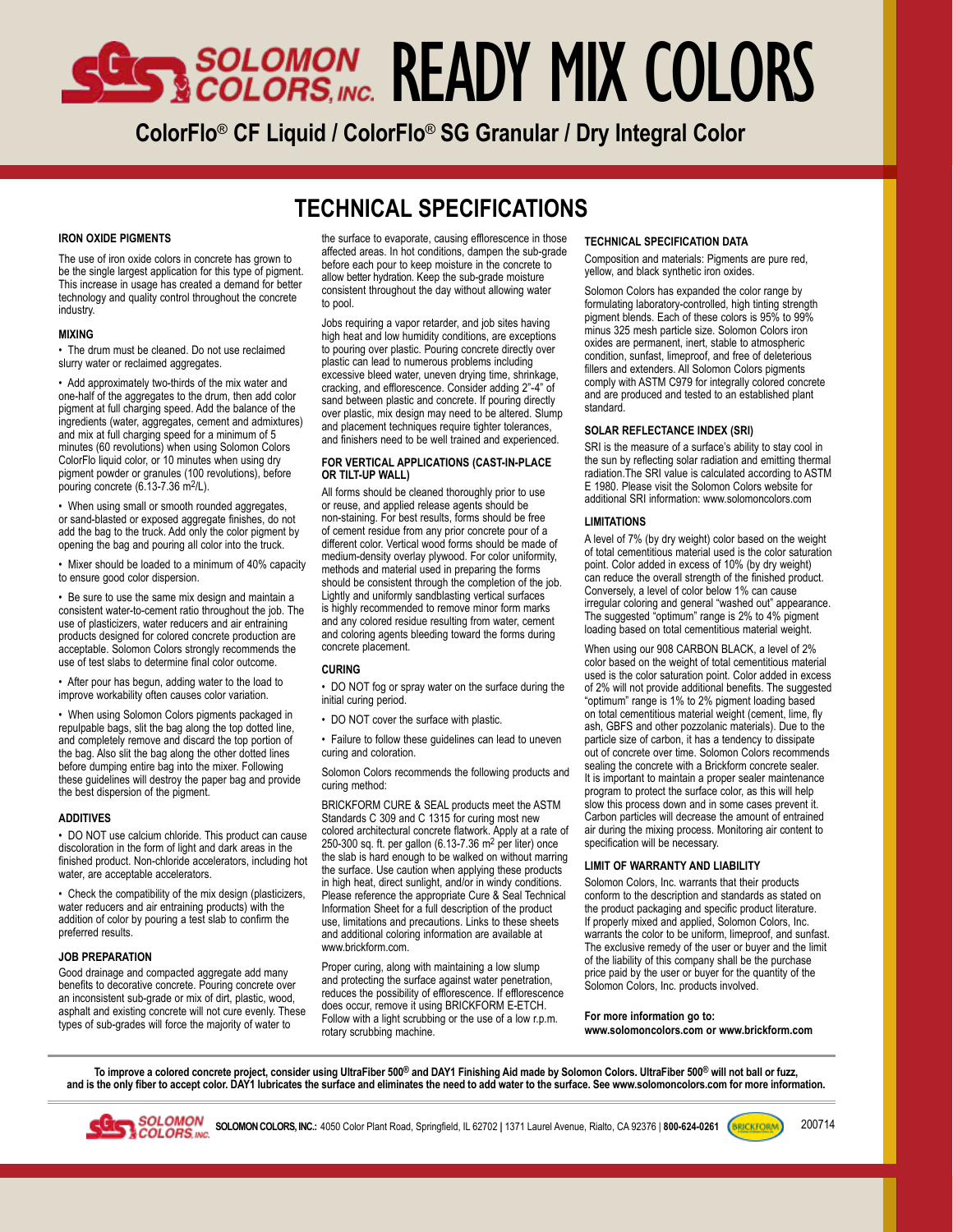### SCIED SOLOMON READY MIX COLORS

**ColorFlo**® **CF Liquid / ColorFlo**® **SG Granular / Dry Integral Color**



**SOLOMON COLORS, INC.** • **An Employee Owned Company**  Corporate Office: 4050 Color Plant Road, Springfield, IL 62702 • (217) 522-3112 Western Facility: 1371 Laurel Avenue, Rialto, CA 92376 • (909) 484-3399 **Toll Free: (800) 624-0261** • **www.solomoncolors.com**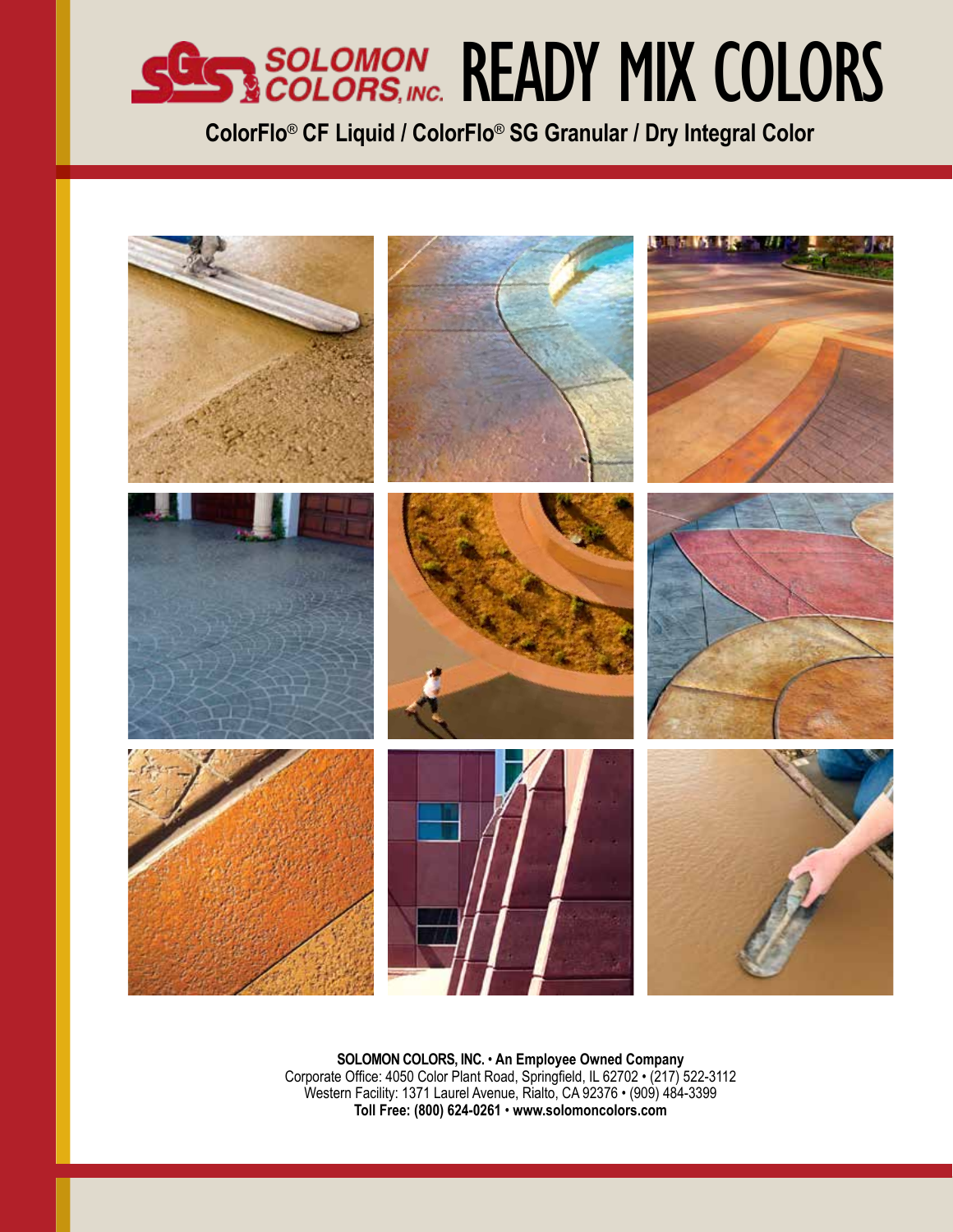## SCIENCIAL READY MIX COLORS

**ColorFlo**® **CF Liquid / ColorFlo**® **SG Granular / Dry Integral Color**